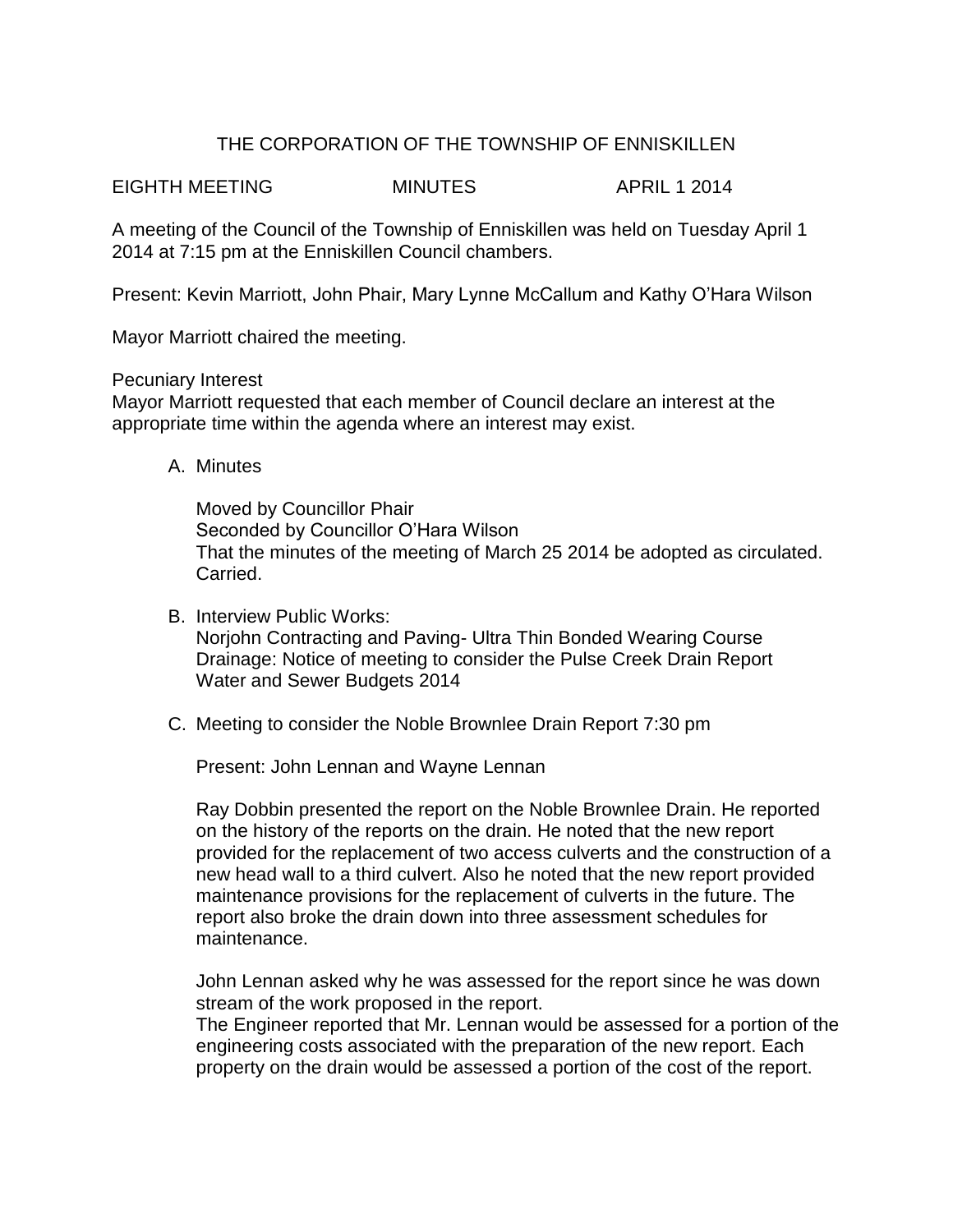Moved by Councillor O'Hara Wilson Seconded by Councillor McCallum That first and second reading be given to Bylaw 18 of 2014 a bylaw to adopt the Noble Brownlee Drain report. Carried.

Mayor Marriott noted that the meeting to consider the Pulse Creek Drain report would take place on April 16 2014. The Clerk noted that a Council representative would need to be appointed as the representative for the Court of Revision.

Moved by Councillor McCallum Seconded by Councillor O'Hara Wilson That John Phair be appointed as the Township of Enniskillen representative to the Court of Revision on the Pulse Creek Drain Report. Carried.

Mike Cumming reported that the information circulated from Nor John concerned a different road surface treatment. He noted that further information would be available.

Mr. Cumming reported that the capital budget for 2015 needed to be amended to reflect a higher cost for the rebuild on Oil Springs Line. He noted that the new estimates provided for a rebuild of additional sections of the road.

Mr. Cumming requested permission to proceed to purchase a new mower.

Moved by Councillor O'Hara Wilson Seconded by Councillor Phair That the Road Superintendent be directed to proceed to tender for the purchase of a new mower. Carried.

The Road Superintendent reported that the Road Tour would take place on April 4 2014. He asked Council to review the agenda for the day.

The Road Superintendent reported that pricing for a road brush as an attachment to the backhoe was being prepared.

Mike Young reported on the installation of new features at the reservoir and pump station to permit the operator to test the alarm systems. He noted that the work was nearly completed. Updates to the operating manuals will be undertaken to incorporate the changes.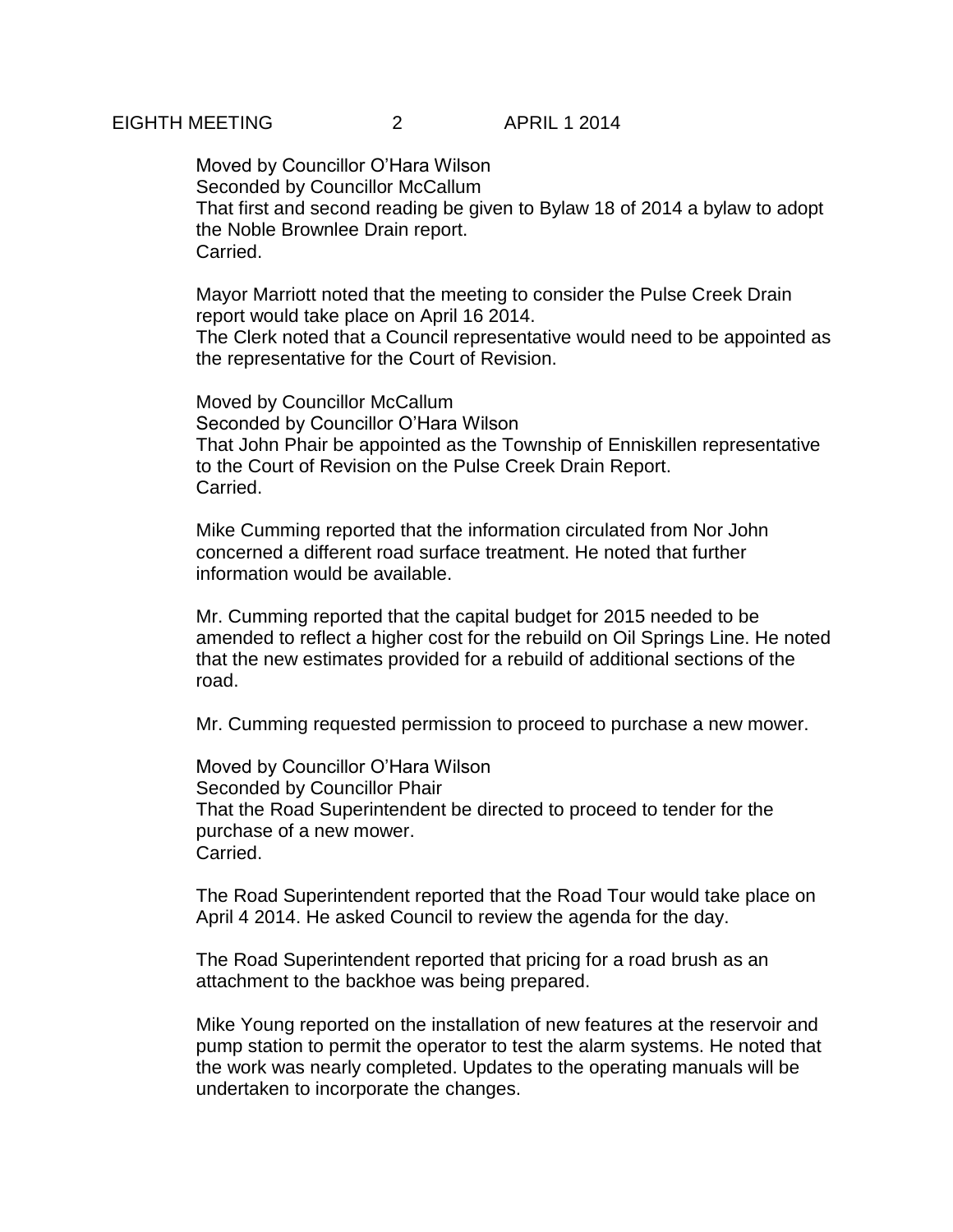## EIGHTH MEETING 3 APRIL 1 2014

D. Meeting to consider the Scott Dowling Drain Report 8:00 pm

Moved by Councillor O'Hara Wilson Seconded by Councillor McCallum That the Council consider the report on the Scott Dowling Drain. Carried.

Present: Art Warmerdam and George Fuller

The Engineer reviewed the new report. He noted that the work was undertaken under section 78 of the Drainage Act. The report provided for new maintenance provisions for the replacement of culverts on the drain. The report also broke up the maintenance schedules for the Scott and Dowling Drains.

He noted that no work was provided to be undertaken by the report.

Art Warmerdam reported that a logger had left tree tops which had found their way into the Black Creek. He noted that this was interfering with the water flow in the creek. The Engineer noted that he would review the situation. The Engineer reported the need to amend the property descriptions that appeared in the maintenance section on page 5 of the report.

Moved by Councillor O'Hara Wilson Seconded by Councillor McCallum That first and second reading be given to Bylaw 19 of 2014 a bylaw to adopt the Scott Dowling Drain Report as amended. Carried.

The Engineer reported that the Tile Yard Road Drain report would be submitted by Friday of the current week.

A review was undertaken of the water and sewer budgets for 2014. Mike Young reported on the repair of a sewer blockage in a service to the sanitary sewer. He also reported on a blockage of the force main at the lagoon. Mr. Young reported on monitoring to avoid the lagoon blockages in the future.

- E. Correspondence for information
	- 1. Pat Davidson Agriculture Update March 2014
	- 2. OGRA report on Joint and Several Liability
	- 3. OPP Year 2013 Reconciled Contract Policing Costs
	- 4. County of Lambton this month in Lambton
	- 5. Sarnia Lambton Workforce Development Board Workforce Focus: Health Care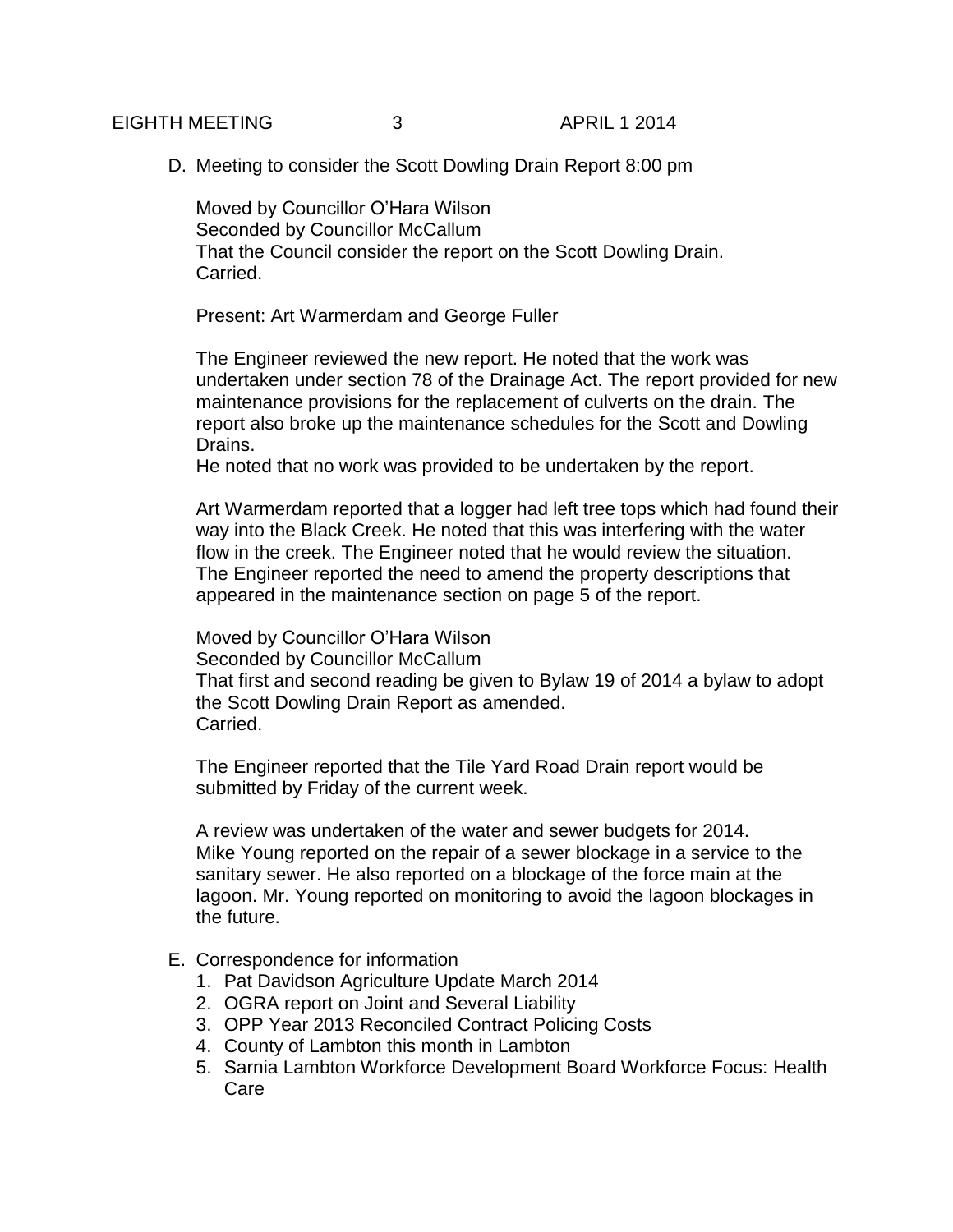## EIGHTH MEETING 4 APRIL 1 2014

6. AMO- Joint Annual Memorandum of Understanding Statement

Moved by Councillor Phair Seconded by Councillor McCallum That correspondence items 1-6 be received and filed. Carried.

#### F. Correspondence requiring motions

1. Resolution Township of Wollaston- development on private roads

Moved by Councillor Phair Seconded by Councillor McCallum That the resolution from Wollaston be received and filed. Carried.

2. Resolution Niagara- stop higher electricity rates

Moved by Councillor Phair Seconded by Councillor O'Hara Wilson That the resolution from Niagara in regards to rising electricity rates be supported. Carried.

#### G. Bylaws

1. Bylaw 17 of 2014 Confirmation Bylaw

Moved by Councillor O'Hara Wilson Seconded by Councillor McCallum That first and second reading be given to Bylaw 17 of 2014 a Confirmation Bylaw.

Moved by Councillor Phair Seconded by Councillor McCallum That third and final reading be given to Bylaw 17 of 2014. Carried.

#### H. Accounts

Moved by Councillor O'Hara Wilson Seconded by Councillor McCallum That the accounts be paid as circulated: Cheque: 6980-6995: \$13,443.89 Carried.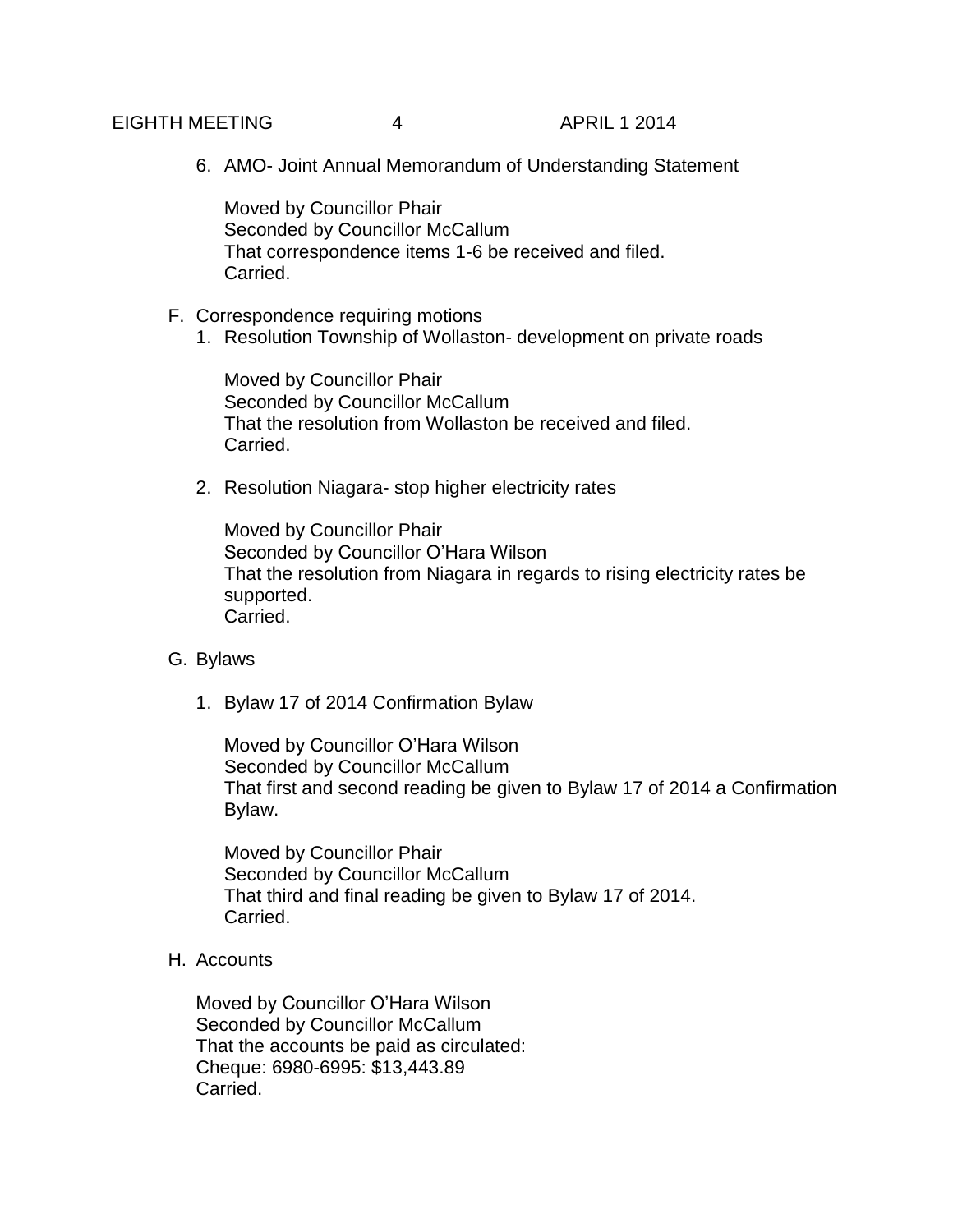- I. Other Business
	- 1. Memo- Financing of Capital Assets

The memo noted that the Council was required under provincial legislation to budget for the replacement of capital assets. The memo noted that there were insufficient funds available to address the replacement of the sewer system, roads and bridges. The inclusion of structures and vehicles in the asset management plan would provide a clearer picture of future capital costs.

The Clerk noted that the Council should proceed to adopt the memo.

Moved by Councillor O'Hara Wilson Seconded by Councillor Phair That the capital asset memo be adopted. Carried.

2. Review of 2014 Fire Budgets

The 2014 fire budget was updated with the financial information. The Clerk noted that the current fire levy for the municipality did not have to be changed for 2014. The fire department reserve for capital replacement was on target for 2014.

A review was made of the 2014 Oil City Cemetery budget. The budget included reference to the replacement of the replica church on site as well as grass cutting costs and decoration service costs.

The committee had recommended that portions of the cemetery fence be replaced. The cost for this work had not been determined.

The cemetery board recommended that Council approach the County of Lambton to pave the shoulder of the road for safety concerns.

The Committee recommended that the Council have a volunteer write a history of the two township cemeteries.

Decoration service was planned for June 15 2014.

Councillor O'Hara Wilson requested permission to attend a Fire Training session.

Moved by Councillor McCallum Seconded by Councillor Phair That Councillor O'Hara Wilson be authorized to attend a fire training session on May 3 and 4 2014. Carried.